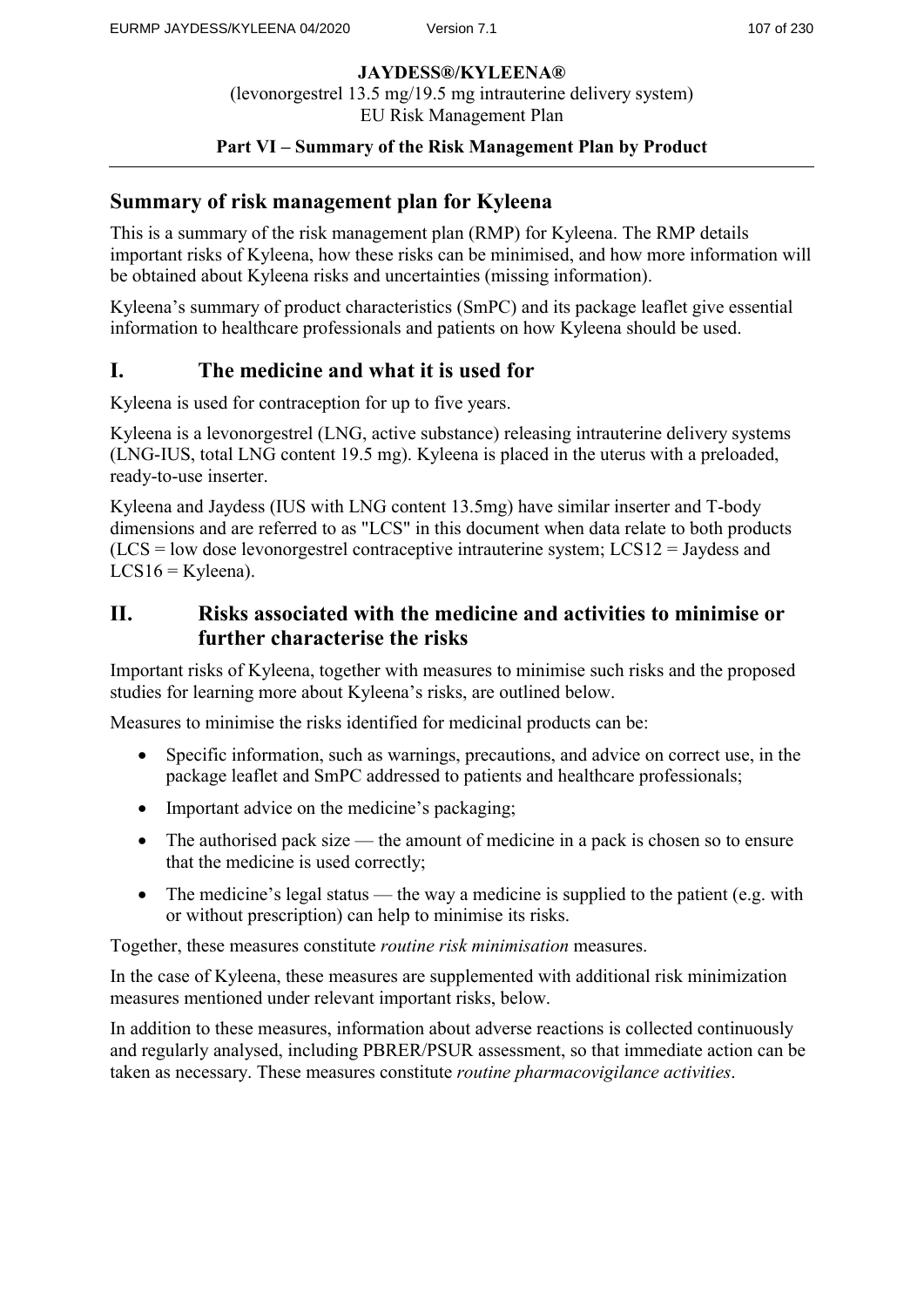## **Part VI – Summary of the Risk Management Plan by Product**

# **II.A. List of important risks and missing information**

Important risks of Kyleena are risks that need special risk management activities to further investigate or minimise the risk, so that the medicinal product can be safely used. Important risks can be regarded as identified or potential. Identified risks are concerns for which there is sufficient proof of a link with the use of Kyleena. Potential risks are concerns for which an association with the use of this medicine is possible based on available data, but this association has not been established yet and needs further evaluation. Missing information refers to information on the safety of the medicinal product that is currently missing and needs to be collected (e.g. on the long-term use of the medicine).

| List of important risks and missing information for Kyleena |                                                                                                                                   |
|-------------------------------------------------------------|-----------------------------------------------------------------------------------------------------------------------------------|
| Important identified risks                                  | Pelvic inflammatory disease<br>Ectopic pregnancy<br>Uterine perforation<br>Unintended pregnancy with Kyleena in situ<br>Expulsion |
| Important potential risks                                   | Potential for medication error<br>Potential for off-label use in indications other than contraception                             |
| Missing information                                         | None identified                                                                                                                   |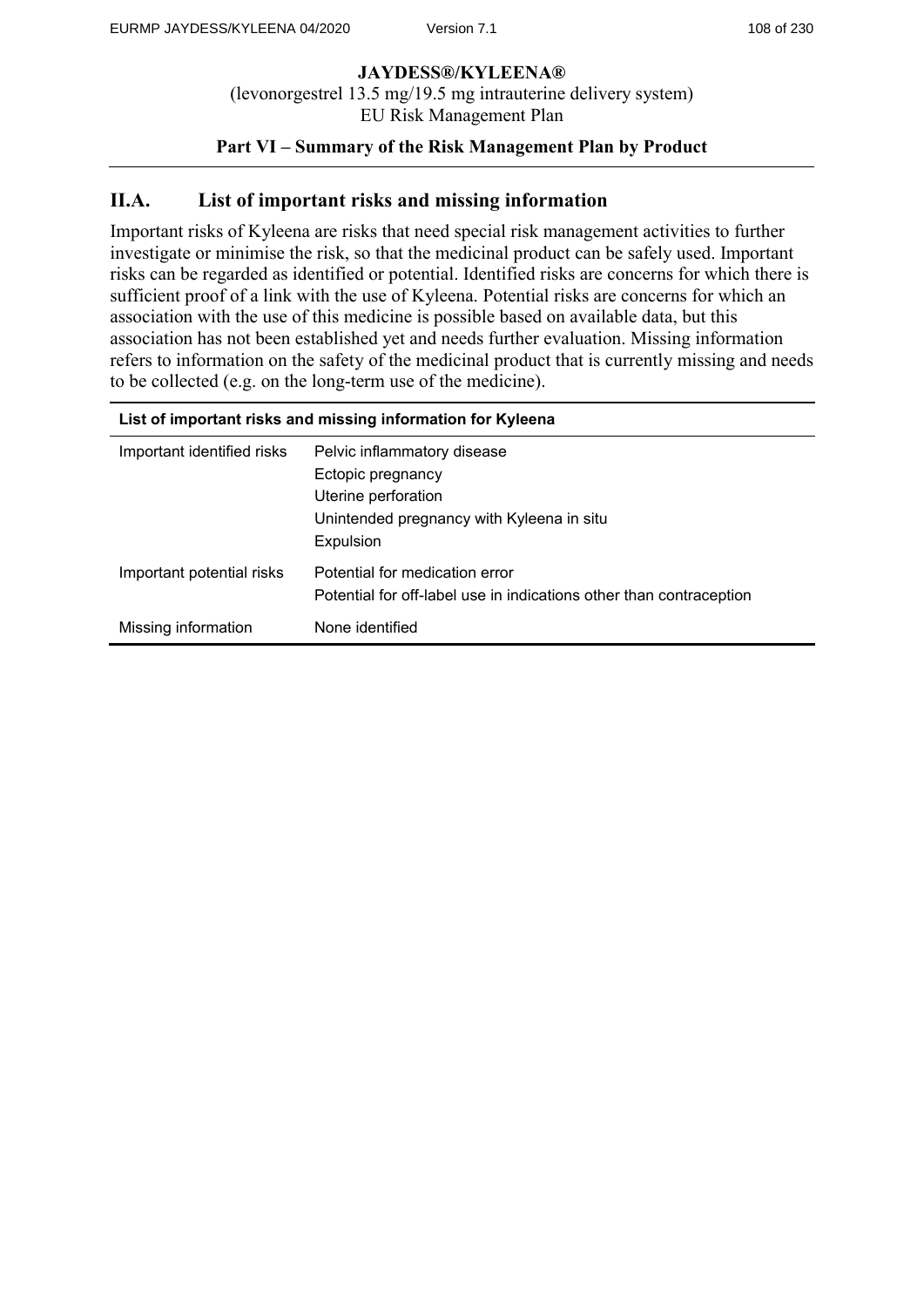# **Part VI – Summary of the Risk Management Plan by Product**

# **II.B. Summary of important risks**

| Important identified risk: Pelvic inflammatory disease |                                                                                                                                                                                                                                             |
|--------------------------------------------------------|---------------------------------------------------------------------------------------------------------------------------------------------------------------------------------------------------------------------------------------------|
| Evidence for linking the<br>risk to the medicine       | As with other intrauterine contraceptives there is an increased risk of<br>pelvic inflammatory disease (PID) at the time of placement and during<br>the first weeks after the placement (clinical trial evidence,<br>epidemiological data). |
| Risk factors and risk<br>groups                        | The risk of PID is increased in women with sexually-transmitted<br>infections, women who have multiple sexual partners and women who<br>have had PID in the past.                                                                           |
| Risk minimisation<br>measures                          | <b>Routine risk minimization measures:</b><br>SmPC: Section 4.2, 4.3, 4.4, 4.8<br>PIL: Section 2, 4<br><b>Additional risk minimisation measures:</b><br>None                                                                                |

#### **Important identified risk: Ectopic pregnancy**

| Evidence for linking the<br>risk to the medicine | Kyleena is very effective in preventing pregnancy. The absolute risk of<br>ectopic pregnancy in LCS (LCS12/Jaydess and LCS16/Kyleena) users<br>is low. However, when pregnancy occurs with LCS in situ, the<br>pregnancy is more likely to be ectopic than in women who become<br>pregnant without LCS in place. This is a risk which is common to all<br>intrauterine contraceptives when contraceptive failure occurs(clinical<br>trial evidence, observational study evidence). About half of the<br>unintended pregnancies with LCS are ectopic pregnancies. |
|--------------------------------------------------|------------------------------------------------------------------------------------------------------------------------------------------------------------------------------------------------------------------------------------------------------------------------------------------------------------------------------------------------------------------------------------------------------------------------------------------------------------------------------------------------------------------------------------------------------------------|
| Risk factors and risk<br>groups                  | The observed frequencies of ectopic pregnancy for LCS in subgroup<br>analyses including age, parity and BMI gave no evidence for a higher<br>incidence in any of the subgroups studied. Some of the subgroups<br>were too small for a conclusive assessment.                                                                                                                                                                                                                                                                                                     |
|                                                  | Risk factors for ectopic pregnancy in general: Women with a previous<br>history of ectopic pregnancy, tubal surgery or pelvic infection carry a<br>higher risk of ectopic pregnancy. Age, smoking, prior abortions, prior<br>PID, prior history of tubal surgery or infertility are associated with a<br>higher risk. In adolescents, prior PID and gonorrhoea/ chlamydia<br>trachomatis infection are the more important risk factors                                                                                                                           |
| Risk minimisation<br>measures                    | <b>Routine risk minimization measures:</b>                                                                                                                                                                                                                                                                                                                                                                                                                                                                                                                       |
|                                                  | SmPC: Section 4.4, 4.6, 4.8                                                                                                                                                                                                                                                                                                                                                                                                                                                                                                                                      |
|                                                  | PIL: Section 2                                                                                                                                                                                                                                                                                                                                                                                                                                                                                                                                                   |
|                                                  | <b>Additional risk minimisation measures:</b>                                                                                                                                                                                                                                                                                                                                                                                                                                                                                                                    |
|                                                  | Educational material                                                                                                                                                                                                                                                                                                                                                                                                                                                                                                                                             |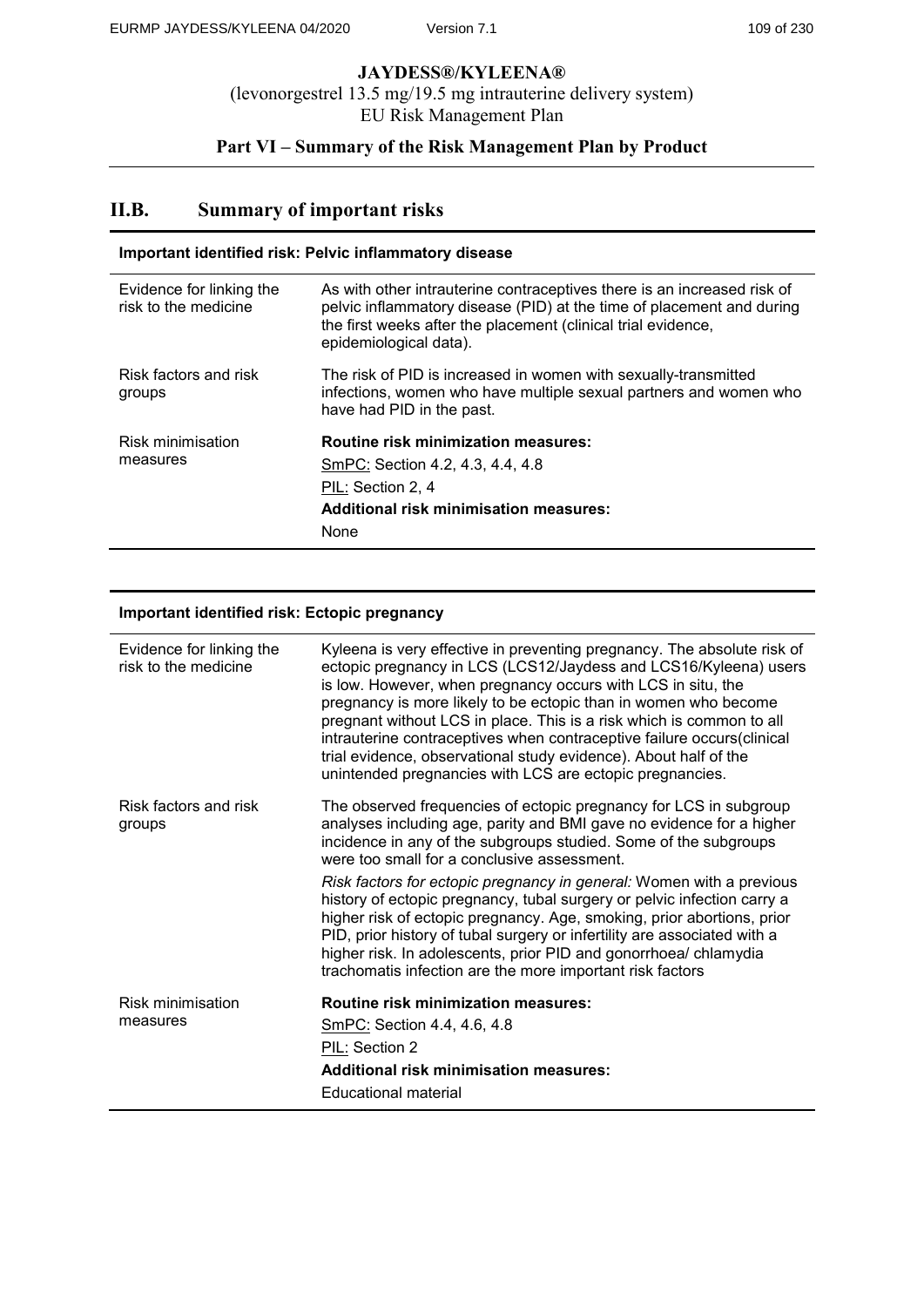# **Part VI – Summary of the Risk Management Plan by Product**

| Important identified risk: Uterine perforation   |                                                                                                                                                                                                                                                  |
|--------------------------------------------------|--------------------------------------------------------------------------------------------------------------------------------------------------------------------------------------------------------------------------------------------------|
| Evidence for linking the<br>risk to the medicine | Uterine perforation may occur with the use of all types of intrauterine<br>contraceptives, including LNG-IUS (clinical trial evidence,<br>observational study evidence)                                                                          |
| Risk factors and risk<br>groups                  | The risk of uterine perforation is increased in women who are<br>breastfeeding at time of insertion, or have given birth up to 36 weeks<br>before insertion. The risk of perforation may be increased in women<br>with fixed retroverted uterus. |
| Risk minimisation<br>measures                    | <b>Routine risk minimization measures:</b><br>SmPC: Section 4.2, 4.3, 4.4, 4.8<br>PIL: Section 2, 4<br><b>Additional risk minimisation measures:</b><br>None                                                                                     |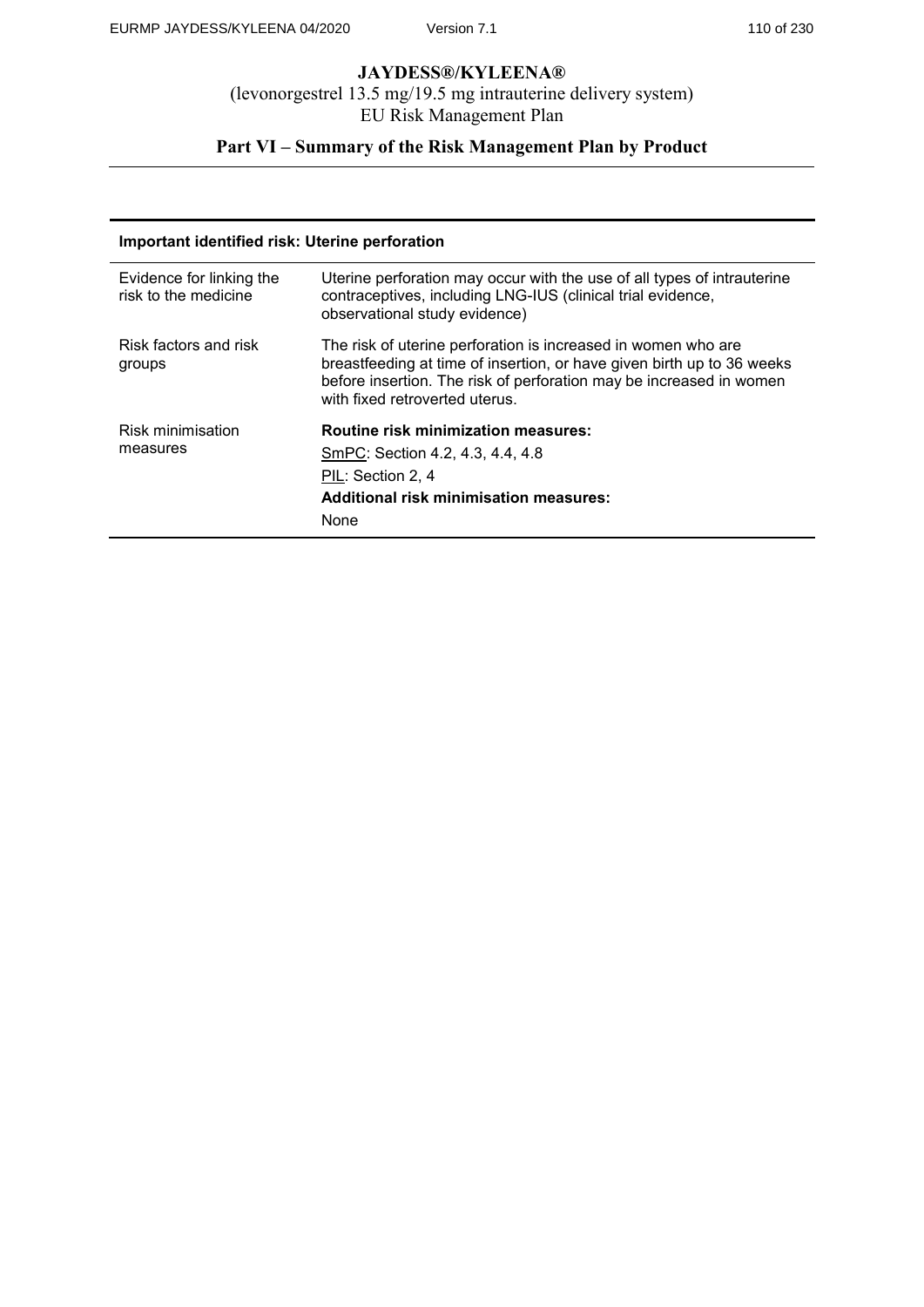# **Part VI – Summary of the Risk Management Plan by Product**

#### **Important identified risk: Unintended pregnancy with Kyleena in situ**

| Evidence for linking the<br>risk to the medicine | Kyleena is very effective in preventing pregnancy. The nature of the<br>risk is related to the presence of an intrauterine foreign body (risk of<br>spontaneous abortion, premature labor). This is a risk which is<br>common to all pregnancies occurring with intrauterine contraceptives<br>(clinical trial evidence, observational study evidence and spontaneous<br>post-marketing reporting).                                                                          |
|--------------------------------------------------|------------------------------------------------------------------------------------------------------------------------------------------------------------------------------------------------------------------------------------------------------------------------------------------------------------------------------------------------------------------------------------------------------------------------------------------------------------------------------|
| Risk factors and risk<br>groups                  | In the clinical trials with LCS, no differences were noted for subgroup<br>analyses by age, parity and BMI. For some of the subgroup analyses<br>the size of the subgroups was too small to allow for detection of<br>differences in PI (Pearl Index).                                                                                                                                                                                                                       |
|                                                  | Incorrect position of the IUS (or partial or complete expulsion, uterine<br>perforation) may decrease the effectiveness of LCS.                                                                                                                                                                                                                                                                                                                                              |
|                                                  | Risk factors for spontaneous abortion in general: The risk of<br>spontaneous abortion increases with maternal age and varies with<br>obstetric history, e.g. women whose only or last pregnancy ended in<br>early pregnancy loss are at increased risk of miscarriage. Women with<br>uterine abnormalities including congenital anomalies or e.g. uterine<br>leiomyoma, autoimmune and endocrine disorders, thrombophilia are<br>at increased risk for early pregnancy loss. |
|                                                  | Risk factors for preterm delivery in general: Risk factors for preterm<br>delivery include e.g. previous preterm delivery, first-trimester bleeding,<br>low education, previous medical condition and new medical condition<br>or health problem during pregnancy.                                                                                                                                                                                                           |
| Risk minimisation<br>measures                    | <b>Routine risk minimization measures:</b><br>SmPC: Section 4.4, 4.6<br>PIL: Section 2<br><b>Additional risk minimisation measures:</b><br>None                                                                                                                                                                                                                                                                                                                              |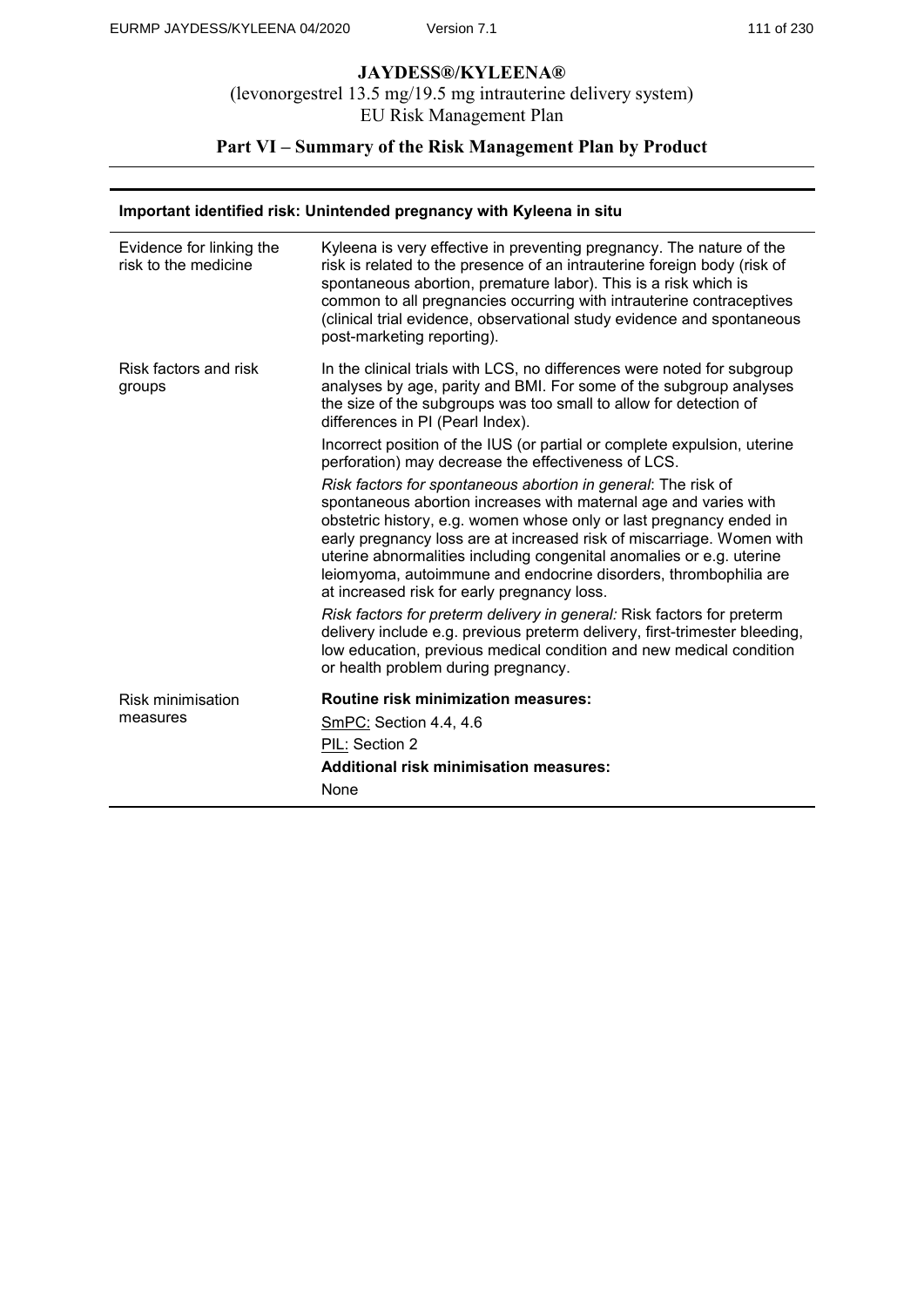# **Part VI – Summary of the Risk Management Plan by Product**

#### **Important identified risk: Expulsion**

| Evidence for linking the<br>risk to the medicine | Expulsion may occur with the use of all types of intrauterine<br>contraceptives (IUCs), including Kyleena (clinical trial evidence, known<br>for class).                                                                                                                                                                                                                     |
|--------------------------------------------------|------------------------------------------------------------------------------------------------------------------------------------------------------------------------------------------------------------------------------------------------------------------------------------------------------------------------------------------------------------------------------|
| Risk factors and risk<br>groups                  | The expulsion rate was low regardless of age or parity. Generally,<br>more partial and total expulsions occurred in parous than in<br>nulliparous women.<br>IUD expulsion in general: The risk of expulsion is somewhat increased<br>when an IUD is inserted immediately post partum ("post-placental"),<br>and significantly increased >48 hours to 4 weeks after delivery. |
| Risk minimisation<br>measures                    | <b>Routine risk minimization measures:</b><br>SmPC: Section 4.2, 4.4, 4.8<br>PIL: Section 2, 4<br><b>Additional risk minimisation measures:</b><br>None                                                                                                                                                                                                                      |

#### **Important potential risk: Potential for medication error**

| Evidence for linking the<br>risk to the medicine | Mirena and LCS16/Kyleena are approved for 5 years of use.<br>LCS12/Jaydess is approved for 3 years of use. Each brand of LNG-<br>IUS can be identified by its specific features. An incorrect decision on<br>treatment continuation or IUS removal/replacement could theoretically<br>occur in situations where the type of LNG-IUS that was inserted some<br>years ago is not (no longer) known to the user or health care provider. |
|--------------------------------------------------|---------------------------------------------------------------------------------------------------------------------------------------------------------------------------------------------------------------------------------------------------------------------------------------------------------------------------------------------------------------------------------------------------------------------------------------|
| Risk factors and risk<br>groups                  | Not applicable                                                                                                                                                                                                                                                                                                                                                                                                                        |
| Risk minimisation<br>measures                    | <b>Routine risk minimization measures:</b><br>SmPC: Section 3, 4.1, 4.2<br><b>Additional risk minimisation measures:</b><br>Educational material and patient reminder card                                                                                                                                                                                                                                                            |